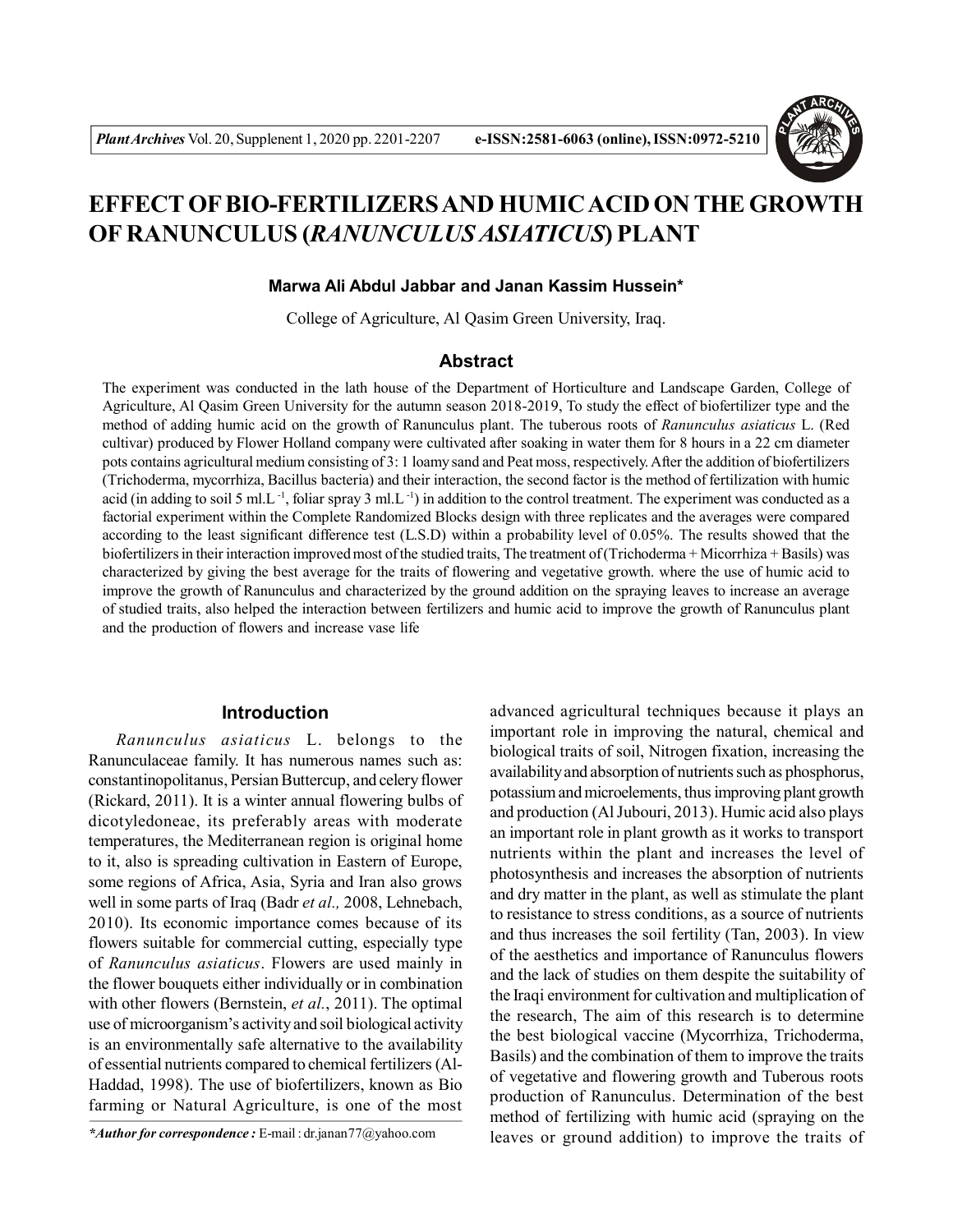vegetative, flowering and tuberous growth of Ranunculus.

# **Materials and Methods**

The experiment was conducted in the lath house of the Department of Horticulture and Landscape Garden, College of Agriculture, Al Qasim Green University for the autumn season 2018-2019 to study the effect of biofertilizer type and the method of adding humic acid on the growth of Ranunculus plant. The tuberous roots of *Ranunculus asiaticus* L. (Red cultivar) produced by Flower Holland company were cultivated after soaking in water them for 8 hours on 8/11/2018 in a 15 cm diameter pot plant containing agricultural medium consisting of 3: 1 loamy sand and Peat moss, respectively.

## **Study factors**

1. Biofertilizers

Three types of biofertilizers were added that produces in the laboratories of the Agricultural Research, Ministry of Science and Technology,Include:-

- *Trichoderma* Spp.
- Mycorrhiza (*Glomus mosseae*)
- *Bacillus sabtilus* bacteria

Fertilizer treatments in the experiment and their combinations

- 1) control(without adding fertilizer),which is symbolized B0
- 2) Trichoderma fungi, which is symbolized B1
- 3) Mycorrhiza fungi, which is symbolized B2
- 4) Bacillus bacteria, which is symbolized B3
- 5) Trichoderma fungi + Mycorrhiza mushroom, which is symbolized B4
- 6) Trichoderma + Bacillus, which is symbolized B5
- 7) Bacillus + mycorrhizal, which is symbolized B6
- 8) Trichoderma + Mycorrhiza + Bacillus bacteria, which is symbolized B7

#### **Humic acid**

Plants were treated with humic acid in the first two ways by spraying on the leaves until the complete wetness was repeated and spraying process every (20) days during the plant growth period (except the flowering stage), and the second addition is ground for the agriculture medium and repeat the addition every (20) days during the plant growth period (Except the flowering stage). As follows:

- 1. control (add half fertilizer recommendation of liquid chemical fertilizer NPK),which is symbolized by H0.
- 2. Fertilization with humic acid foliar spraying (3 ml.L

-1), which is symbolized by H1.

3. The addition of humic acid to the agriculture medium  $(5 \text{ ml.} L^{-1})$ , which is symbolized by H2.

## **3. Experimental design**

The experiment was conducted as a factorial experiment  $(3 \times 8)$  according to Randomized Complete Blocks Design (R.C.B.D), with three replicates, each one of them containing 24 treatments with four flowers per experimental unit, and the averages were compared to according to the test of less significant difference (L.S.D) under 5% probability level (Al Sahoki *et al.,* 1990). Data were analyzed using the ready statistical program (Genstat).

# **Results and Discussion**

#### **Plant height (cm)**

The results in table 1 indicate that the biofertilizers had a significant effect in increasing the height of the plant Ranunculus. The results showed that the biofertilizer treatment of  $(Bacillus + Mycorrhiza)$  was significant which gave the highest plant height amounted to 36.18 cm compared to the control treatment (without addition) which gave the lowest plant height mounted to 29.20 cm. The method of using humic acid has a significant effect in increasing the plant height of Ranunculus, The treatment of ground additives  $(5 \text{ ml. L}^{-1})$  significantly excelled by giving it the highest plant height amounted to 35.41 cm, while the foliar spraying treatment  $(3 \text{ ml. L}^{-1})$  gave the plant height which amounted to 31.46 cm, while the control treatment gave the lowest of plant height amounted to 30.97 cm. The results of the same table showed that the interaction between the biofertilizers and humic acid had a significant effect in increasing the plant height of Ranunculus plant. The interaction treatment [Bacillus + Mycorrhiza + 5 ml.L $^{-1}$ ] achieved the highest plant height of the Ranunculus amounted to 39.45 cm compared to the control treatment which gave the lowest plant height amounted to 24.10 cm.

The percentage of carbohydrates in leaves (%)

The results in table 2 indicate that the biofertilizers had a significant effect in increasing carbohydrates in Ranunculus leaves. where The results showed that the biofertilizers (Trichoderma + Bacillus) was significantly excelled and gave the highest The percentage of carbohydrates amounted to 0.61%. , Compared with the control treatment which gave the lowest percentage of carbohydrates amounted to 0.40%. The method of using humic acid has a significant effect in increasing the carbohydrate content of the plant. Where the treatment of ground additives 5 ml.L -1significantly excelled by giving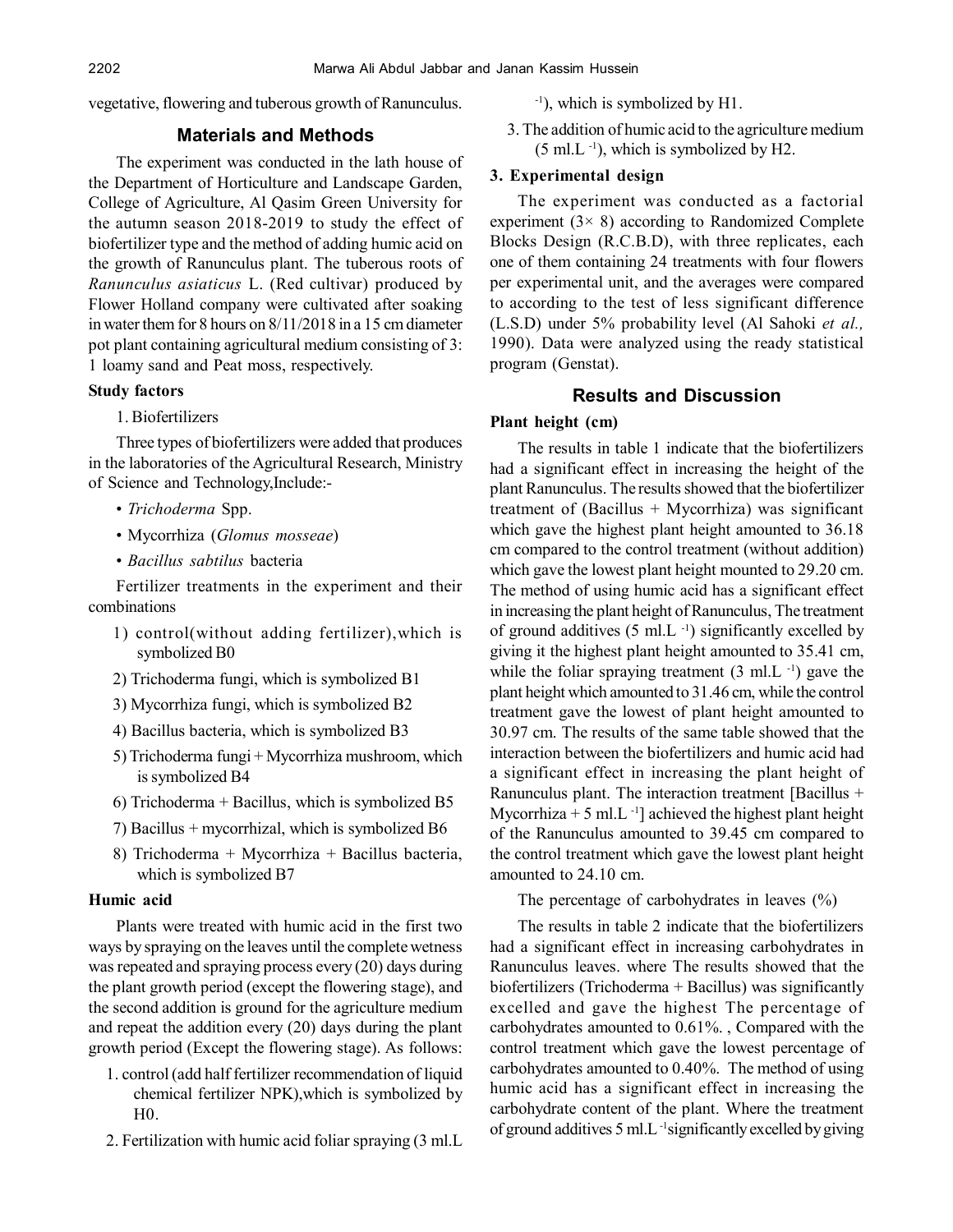| Biofertilizers (B)                    |            | (H) Humic acid         |                  | The average          |
|---------------------------------------|------------|------------------------|------------------|----------------------|
|                                       | 0          | foliar                 | ground           | <b>Biofertilizer</b> |
|                                       |            | spraying               | addition         |                      |
|                                       |            | $3$ ml.L <sup>-1</sup> | $5$ ml.L $^{-1}$ |                      |
| Control (B0)                          | 24.10      | 27.80                  | 35.70            | 29.20                |
| Trichoderma (B1)                      | 27.30      | 29.95                  | 34.80            | 30.68                |
| Mycorrhiza (B2)                       | 34.30      | 29.80                  | 33.65            | 32.58                |
| Bacillus (B3)                         | 31.80      | 31.65                  | 34.65            | 32.70                |
| Mycorrhiza + Trichoderma (B4)         | 30.10      | 34.95                  | 37.30            | 34.12                |
| Bacillus+Trichoderma (B5)             | 29.60      | 29.60                  | 36.55            | 31.92                |
| Bacillus+Mycorrhiza (B6)              | 35.95      | 33.15                  | 39.45            | 36.18                |
| Trichoderma++ MycorrhizaBacillus (B7) | 34.65      | 34.80                  | 31.15            | 33.53                |
| The average Humic acid                | 30.97      | 31.46                  | 35.41            |                      |
| L.S.D.0.05                            | $H*B:2.09$ |                        | H:0.74           | B:1.21               |

Table 1: Effect of bio-fertilizers type, humic acid and their interaction on plant height of it the highest carbohydrate Ranunculus.

|                                 | <b>Table 2:</b> Effect of bio-fertilizers type, humic acid and their interaction on The percentage of |
|---------------------------------|-------------------------------------------------------------------------------------------------------|
| carbohydrates in leaves $(\%).$ |                                                                                                       |

| Biofertilizers (B)                    |      | (H) Humic acid                               |                                              |                      |  |
|---------------------------------------|------|----------------------------------------------|----------------------------------------------|----------------------|--|
|                                       | 0    | foliar<br>spraying<br>$3$ ml.L <sup>-1</sup> | ground<br>addition<br>$5$ ml.L <sup>-1</sup> | <b>Biofertilizer</b> |  |
| Control (B0)                          | 0.32 | 0.42                                         | 0.45                                         | 0.40                 |  |
| Trichoderma (B1)                      | 0.46 | 0.68                                         | 0.57                                         | 0.57                 |  |
| Mycorrhiza (B2)                       | 0.49 | 0.43                                         | 0.43                                         | 0.45                 |  |
| Bacillus (B3)                         | 0.35 | 0.50                                         | 0.70                                         | 0.52                 |  |
| Mycorrhiza + Trichoderma (B4)         | 0.50 | 0.34                                         | 0.42                                         | 0.42                 |  |
| Bacillus+Trichoderma (B5)             | 0.40 | 0.53                                         | 0.89                                         | 0.61                 |  |
| Bacillus+Mycorrhiza (B6)              | 0.47 | 0.44                                         | 0.55                                         | 0.49                 |  |
| Trichoderma++ MycorrhizaBacillus (B7) | 0.59 | 0.50                                         | 0.40                                         | 0.50                 |  |
| The average Humic acid                | 0.44 | 0.48                                         | 0.55                                         |                      |  |
| L.S.D 0.05                            |      | $H*B: 0.22$                                  | H:0.07                                       | B:0.11               |  |

content of Ranunculus plant amounted to 0.55 %,while the foliar spray treatment 3 ml.L -1 gave The percentage of carbohydrates in leaves amounted to 0.48 %, while control treatment gave the lowest The percentage of carbohydrates amounted to 0.44%. The results of the same table showed that the interaction between biofertilizers and humic acid had a significant effect in increasing the carbohydrate content of Ranunculus. The interaction of (Trichoderma + Bacillus) + ground addition of  $5$ ml.  $L^{-1}$ ) achieved the highest carbohydrate content of Ranunculus plant amounted to 0.8 %, compared to the control treatment which gave the lowest the percentage of carbohydrates amounted to 0.32 %.

# **Flowering date (day)**

The results of table 3 indicate that the biofertilizers had a significant effect on the early flowering date of the Ranunculus plant. Where the results showed that the biofertilizers (Mycorrhiza) was significantly excelled which gave the early flowering date amounted to 117.34 days. Compared with the treatment of biofertilizer (Trichoderma) which gave the late date for flowering amounted to 140.05 days, while the humic acid application has a significant effect in improving the flowering date of Ranunculus plant. The foliar spraying treatment of 3 ml.L significantly increased by giving the highest average of flowering date amounted to 131.31 days, while the control treatment gave a flowering date amounted to 128.06 days. While the ground

|                  | Table 3: Effect of bio-fertilizers type, humic acid and their interaction on The Flowering date |
|------------------|-------------------------------------------------------------------------------------------------|
| $\frac{day}{}$ . |                                                                                                 |

| Biofertilizers (B)                      | (H) Humic acid | The average            |                        |                      |
|-----------------------------------------|----------------|------------------------|------------------------|----------------------|
|                                         | 0              | foliar<br>spraying     | ground<br>addition     | <b>Biofertilizer</b> |
|                                         |                | $3$ ml.L <sup>-1</sup> | $5$ ml.L <sup>-1</sup> |                      |
| Control $(B0)$                          | 130.45         | 133.18                 | 128.13                 | 130.59               |
| Trichoderma (B1)                        | 139.02         | 143.54                 | 137.60                 | 140.05               |
| Mycorrhiza (B2)                         | 135.93         | 137.67                 | 78.43                  | 117.34               |
| Bacillus (B3)                           | 116.48         | 123.12                 | 121.35                 | 120.52               |
| Mycorrhiza + Trichoderma (B4)           | 130.90         | 128.12                 | 130.50                 | 129.84               |
| Bacillus+Trichoderma (B5)               | 120.92         | 126.07                 | 117.95                 | 121.65               |
| Bacillus+Mycorrhiza (B6)                | 126.75         | 128.25                 | 131.27                 | 128.76               |
| Trichoderma++ MycorrhizaBacillus $(B7)$ | 124.05         | 129.92                 | 128.92                 | 127.63               |
| The average Humic acid                  | 128.06         | 131.31                 | 121.77                 |                      |
| LSD 0.05                                |                | $H*B: 15.10$           | H:4.01                 | B:8.60               |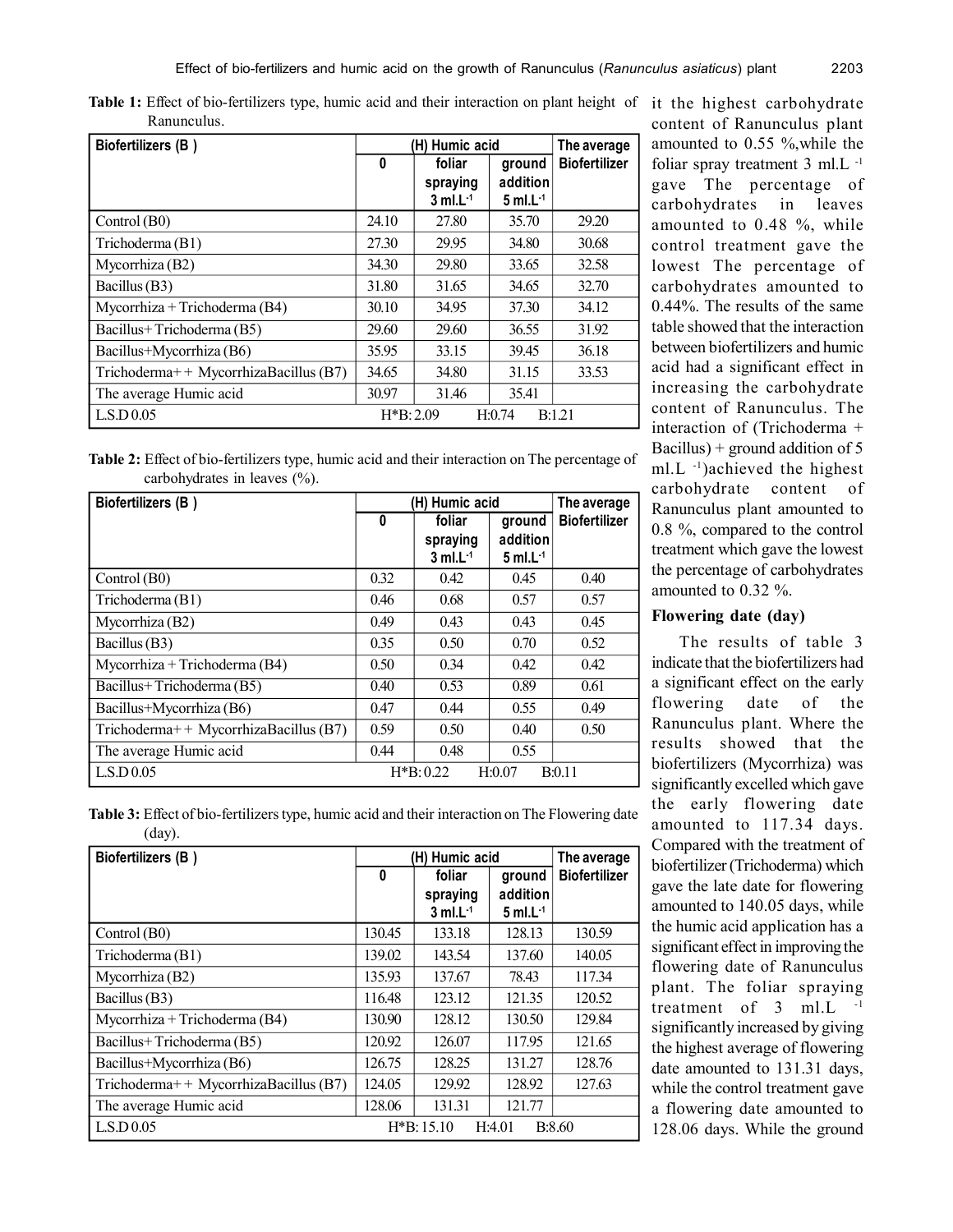| <b>Table 4:</b> Effect of bio-fertilizers type, humic acid and their interaction on The number of |  |  |  |  |
|---------------------------------------------------------------------------------------------------|--|--|--|--|
| flowers (flower. Plant -1).                                                                       |  |  |  |  |

| Biofertilizers (B)                    |            | (H) Humic acid                               |                                              |                      |  |
|---------------------------------------|------------|----------------------------------------------|----------------------------------------------|----------------------|--|
|                                       | 0          | foliar<br>spraying<br>$3$ ml.L <sup>-1</sup> | ground<br>addition<br>$5$ ml.L <sup>-1</sup> | <b>Biofertilizer</b> |  |
| Control (B0)                          | 6.94       | 4.84                                         | 5.09                                         | 5.63                 |  |
| Trichoderma (B1)                      | 5.64       | 5.66                                         | 6.82                                         | 6.04                 |  |
| Mycorrhiza (B2)                       | 8.70       | 8.15                                         | 10.66                                        | 9.17                 |  |
| Bacillus (B3)                         | 10.50      | 14.57                                        | 12.85                                        | 12.64                |  |
| Mycorrhiza + Trichoderma (B4)         | 9.63       | 9.27                                         | 9.33                                         | 9.41                 |  |
| Bacillus+Trichoderma (B5)             | 9.75       | 13.80                                        | 10.86                                        | 11.47                |  |
| Bacillus+Mycorrhiza (B6)              | 5.40       | 11.75                                        | 16.66                                        | 11.27                |  |
| Trichoderma++ MycorrhizaBacillus (B7) | 8.76       | 10.84                                        | 16.77                                        | 12.13                |  |
| The average Humic acid                | 8.17       | 9.86                                         | 11.14                                        |                      |  |
| L.S.D 0.05                            | $H*B:1.67$ | H:0.59                                       |                                              | B:0.96               |  |

**Table 5:** Effect of bio-fertilizers type, humic acid and their interaction on The duration of flowers on the plant (day).

| Biofertilizers (B)                    | (H) Humic acid |                        |                        | The average          |
|---------------------------------------|----------------|------------------------|------------------------|----------------------|
|                                       | 0              | foliar                 | ground                 | <b>Biofertilizer</b> |
|                                       |                | spraying               | addition               |                      |
|                                       |                | $3$ ml.L <sup>-1</sup> | $5$ ml.L <sup>-1</sup> |                      |
| Control (B0)                          | 7.30           | 6.30                   | 7.30                   | 6.97                 |
| Trichoderma (B1)                      | 6.87           | 6.63                   | 7.73                   | 7.08                 |
| Mycorrhiza (B2)                       | 6.33           | 7.87                   | 8.50                   | 7.57                 |
| Bacillus (B3)                         | 6.63           | 7.87                   | 6.53                   | 7.01                 |
| Mycorrhiza + Trichoderma (B4)         | 8.07           | 6.17                   | 6.90                   | 7.04                 |
| Bacillus+Trichoderma (B5)             | 7.77           | 9.03                   | 6.30                   | 7.70                 |
| Bacillus+Mycorrhiza (B6)              | 7.23           | 7.63                   | 6.80                   | 7.22                 |
| Trichoderma++ MycorrhizaBacillus (B7) | 6.53           | 7.07                   | 7.93                   | 7.18                 |
| The average Humic acid                | 7.09           | 7.32                   | 7.25                   |                      |
| L.S.D 0.05                            | $H*B: 0.89$    | H:0.12                 | B:0.51                 |                      |

**Table 6:** Effect of bio-fertilizers type, humic acid and their interaction on The Number of tuberous roots of Ranunculus plant (root . plant -1).

| Biofertilizers (B)                      |              | (H) Humic acid<br>The average |                  |                      |  |
|-----------------------------------------|--------------|-------------------------------|------------------|----------------------|--|
|                                         | $\bf{0}$     | foliar                        | ground           | <b>Biofertilizer</b> |  |
|                                         |              | spraying                      | addition         |                      |  |
|                                         |              | $3$ ml.L <sup>-1</sup>        | $5$ ml.L $^{-1}$ |                      |  |
| Control $(B0)$                          | 76.00        | 102.00                        | 81.00            | 86.30                |  |
| Trichoderma (B1)                        | 83.00        | 89.00                         | 130.00           | 100.70               |  |
| Mycorrhiza (B2)                         | 93.00        | 126.00                        | 134.00           | 117.70               |  |
| Bacillus (B3)                           | 100.00       | 166.00                        | 121.00           | 129.00               |  |
| Mycorrhiza + Trichoderma $(B4)$         | 178.00       | 154.00                        | 119.00           | 150.30               |  |
| Bacillus+Trichoderma (B5)               | 84.00        | 142.00                        | 207.00           | 144.30               |  |
| Bacillus+Mycorrhiza (B6)                | 96.00        | 104.00                        | 125.00           | 108.30               |  |
| Trichoderma++ MycorrhizaBacillus $(B7)$ | 203.00       | 105.00                        | 209.00           | 172.30               |  |
| The average Humic acid                  | 114.13       | 123.50                        | 140.78           |                      |  |
| LSD0.05                                 | $H*B: 24.68$ | H:8.73                        | B:14.25          |                      |  |

adding of treatment gave the lowest average of flowering date of Ranunculus plant amounted to 121.77 days. The results of the same table also showed that the interaction between biofertilizers and humic acid had a significant effect on the flowering date of Ranunculus plant.The interaction between (Mycorrhiza + 5 ml.L $^{-1}$  achieved the best flowering date of Ranunculus amounted to 78.43 days, compared to the control treatment of biofertilizer (Trichoderma), which gave a flowering date amounted to of 143.54 days.

# **The number of flowers (flower. Plant -1)**

The results in table 4 showed that biofertilizers had a significant effect in increasing the number of flowers of Ranunculus plant, as the results showed that the biofertilizer (Bacillus) was significant differences among them and gave the highest number of flowers of the plant amounted to 12.64 flower. Plant <sup>-1</sup>. The method of using humic acid has a great effect in increasing the number of flowers of the Ranunculus plant, the treatment of the ground addition (5 ml.L - <sup>1</sup>) significantly excelled by giving the highest number of flowers of the Ranunculus plant amounted to 11.14 flower. Plant -1,while the treatment of foliar spraying  $3 \text{ ml}$ . L<sup>-1</sup> gave which gave The number of flowers amounted to 9.86 flower. Plant -1, while the control treatment gave the lowest number of flowers for the Ranunculus plant amounted to 8.17 flower. Plant -1. The results of the same table showed that the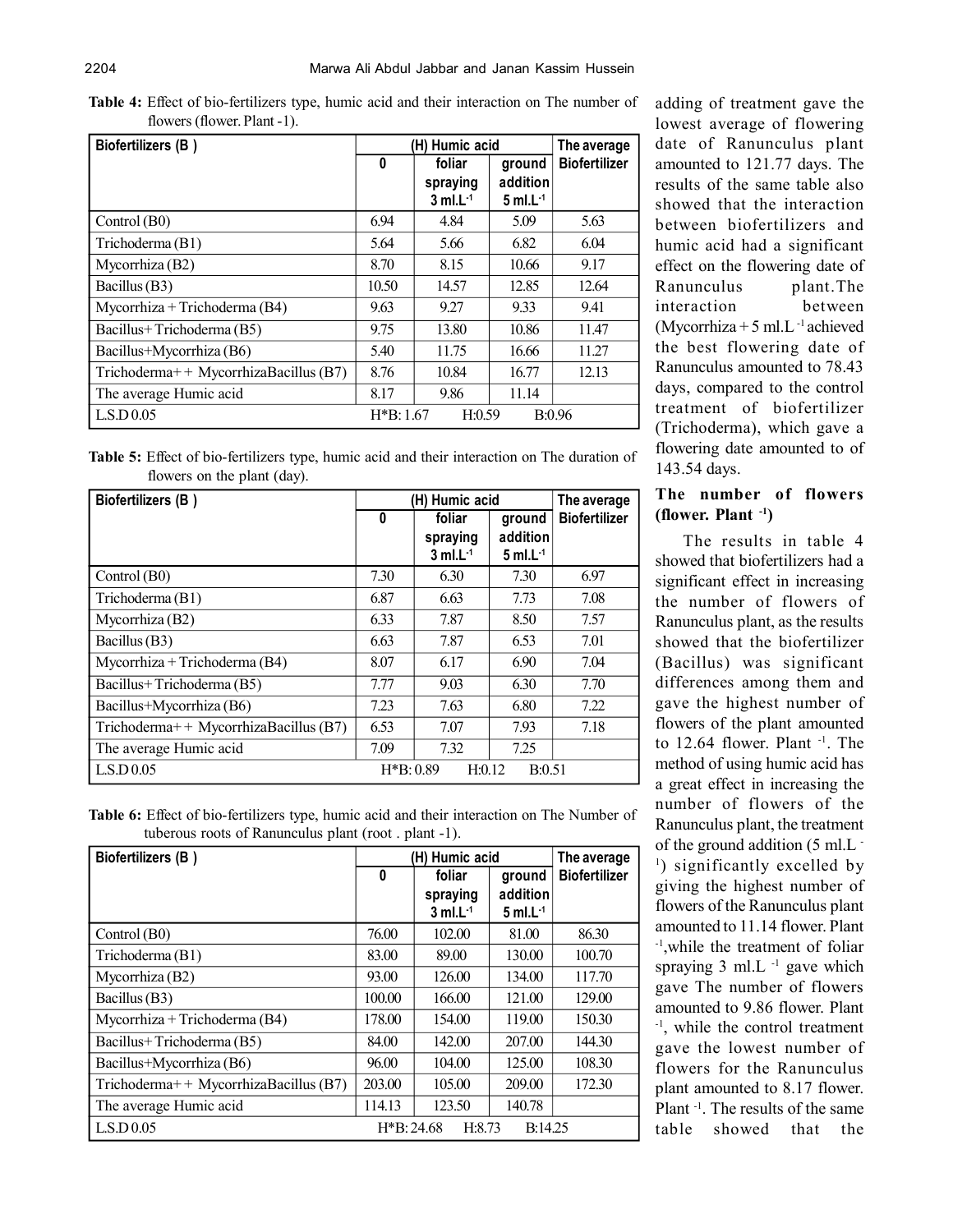| Biofertilizers (B)                    | (H) Humic acid | The average            |                        |                      |
|---------------------------------------|----------------|------------------------|------------------------|----------------------|
|                                       | 0              | foliar                 | ground                 | <b>Biofertilizer</b> |
|                                       |                | spraying               | addition               |                      |
|                                       |                | $3$ ml.L <sup>-1</sup> | $5$ ml.L <sup>-1</sup> |                      |
| Control (B0)                          | 3.00           | 3.00                   | 5.00                   | 3.67                 |
| Trichoderma (B1)                      | 4.00           | 3.00                   | 5.00                   | 4.00                 |
| Mycorrhiza (B2)                       | 4.00           | 6.00                   | 9.00                   | 6.33                 |
| Bacillus (B3)                         | 3.00           | 6.00                   | 5.00                   | 4.67                 |
| Mycorrhiza + Trichoderma $(B4)$       | 3.00           | 3.00                   | 6.00                   | 4.00                 |
| Bacillus+Trichoderma (B5)             | 5.00           | 4.00                   | 6.00                   | 5.00                 |
| Bacillus+Mycorrhiza (B6)              | 4.00           | 5.00                   | 5.00                   | 4.67                 |
| Trichoderma++ MycorrhizaBacillus (B7) | 4.00           | 4.00                   | 5.00                   | 4.33                 |
| The average Humic acid                | 3.75           | 4.25                   | 5.76                   |                      |
| L.S.D.0.05                            | $H*B: 2.48$    | H:0.88                 | B:1.43                 |                      |

**Table 7:** Effect of bio-fertilizers type, humic acid and their interaction on The number of cloves the roots of the Ranunculus (cloves .root-1).

interaction between biofertilizers and humic acid had a significant effect in increasing the number of flowers of Ranunculus plant. while the interaction between  $[(Trichoderna + Mycorrhiza + Bacillus) + ground addition$ 5 ml.L -1]gave the highest number of flowers amounted to 16.77 flower. Plant -1. Compared to the control treatment which gave the number of flowers amounted to  $4.84$  flower. Plant  $^{-1}$ .

#### **The duration of flowers on the plant (day)**

 (Table 5) showed that the biofertilizers had a significant effect in increasing the vaselife of Ranunculus plant. The results showed that the biofertilizer (Trichoderma) was significantly excelled and gave the highest vase life amounted to 7.36 days, in addition to the biofertilizer (Mycorrhiza) and (Trichoderma + Bacillus) with equal values of 7.27 days which achieved the second-highest value compared to the treatment of Trichoderma +Mycorrhiza.) Which gave the minimum vase life amounted to 6.53 days, The method of using humic acid has a significant effect in increasing the vase life of Ranunculus flowers, the treatment of the ground addition 5 ml.L -1 significantly excelled by giving the longest vase life of Ranunculus flowers amounted to 7.44 days, while the treatment of foliar spraying  $3 \text{ ml.L}$ <sup>-1</sup> gave  $6.95$ days, while the control treatment gave the minimum the duration of flowers amounted to 6.91 days, the results of the same table showed that the biofertilizer and humic acid had a significant effect on increasing the duration of flowers, where the interaction between Trichoderma + addition of ground 5 ml achieved the highest The duration of flowers was 8.00 days compared to the interaction between the biofertilizers (Trichoderma + Mycorrhiza) which gave The duration of flowers amounted to 6.00 days.

# **Number of tuberous roots of Ranunculus plant (root. plant -1)**

(Table 6) indicate that the biofertilizers had a significant effect in increasing Number of tuberous roots, where the results showed that the biofertilizer combination of (Trichoderma + Mycorrhiza+ Bacillus) significantly excelled and gave the highest number of tuberous roots amounted to 172.30 root. plant -1 The control treatment that gave the lowest number of tuberous roots amounted to 86.30 root. plant -1, The method

of using humic acid has a great effect in increasing the number of tuberous roots of the plant where the treatment of the ground addition  $5 \text{ ml.L}^{-1}$  significantly excelled by giving the highest number of tuberous roots of the plant amounted to 140.78 root. plant<sup>-1</sup>, while the treatment of foliar spraying  $3 \text{ ml.}$  L<sup>-1</sup>. the number of roots reached 123.50 root. plant -1, while the control treatment the minimum number of roots of the plant reached 114.13 root. plant -1. The results of the same table showed that the interaction between biofertilizers and humic acid had a significant effect without significant differences among them in increasing the number of roots of the plant, where the interaction treatment [Trichoderma +Mycorrhiza+ Bacillus + ground addition 5 ml.L $^{-1}$ ] The highest number of roots of the Ranunculus plant amounted to 209.00 root. plant -1, compared to the control treatment which gave the number of roots of the plant amounted to 76.00 root. plant -1 .

# **The number of cloves the roots of the Ranunculus (cloves.root-1)**

The results in table 7 showed that the biofertilizers had a significant effect in increasing the Number of cloves the roots, where the results showed that the biofertilizers (Mycorrhiza) significantly excelled and gave the highest number of cloves the roots of the plant amounted to 6.33 cloves.root-1.Compared to the control treatment (without addition) which gave the minimum number of cloves of the plant amounted to  $3.67$  cloves.root<sup>-1</sup>. The method of using humic acid has a significant effect in increasing the number of cloves of Ranunculus plant, where the treatment of ground additives 5 ml.L<sup>-1</sup> significantly excelled by giving the highest number of cloves of the Ranunculus plant amounted to  $5.76$  cloves.root<sup>-1</sup>, while the treatment of foliar spraying 3 ml.L<sup>-1</sup> gave the number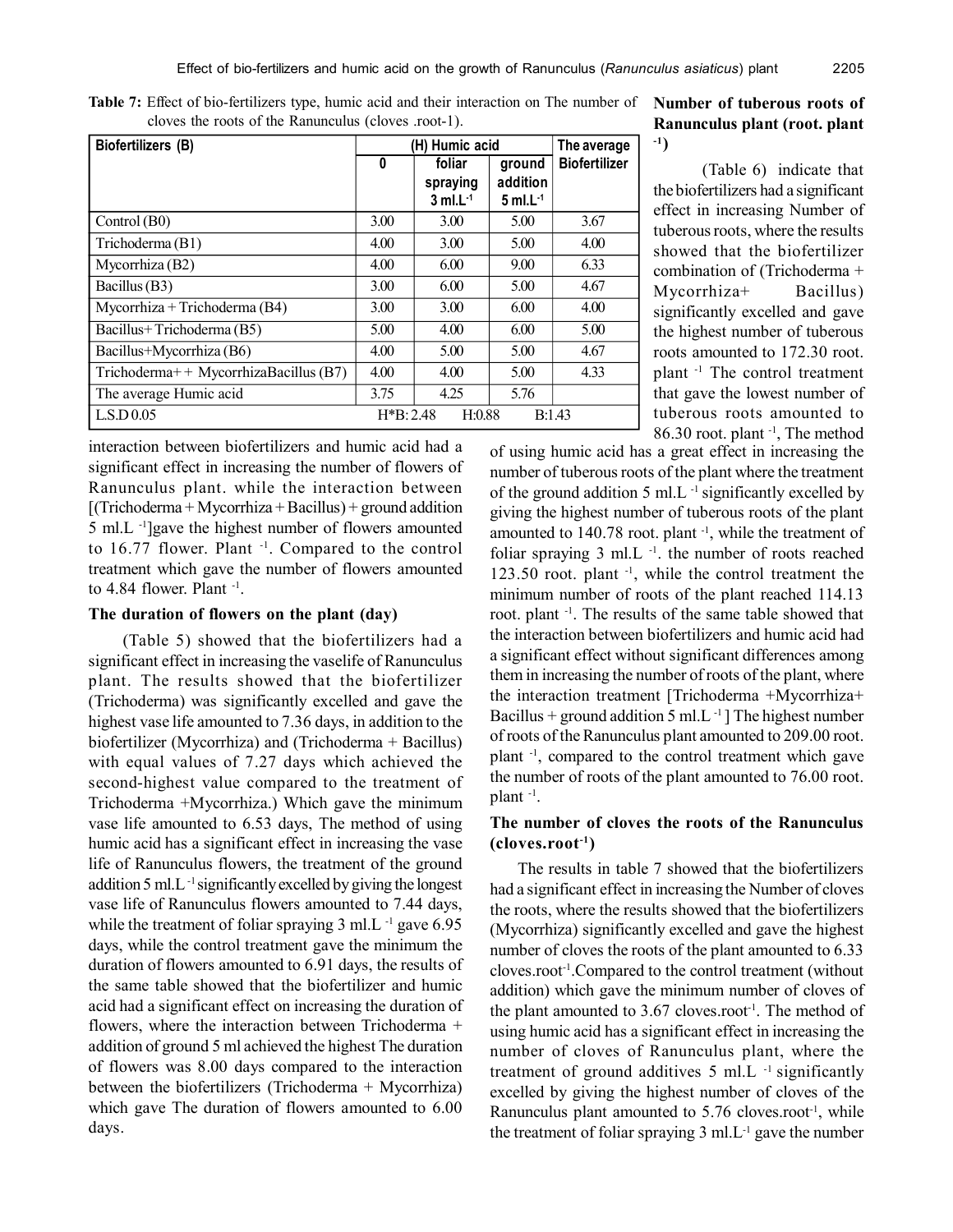of cloves amounted to 4.25 cloves.root-1. while the control treatment gave the minimum number of cloves to the root of the plant Ranunculus reached 3.75 cloves.root<sup>-1,</sup> The results of the same table showed that the interaction between the biofertilizers and humic acid had a significant effect in increasing the number of cloves of the root, The interaction treatment [Mycorrhiza + ground adding 5 ml.L -1] achieved the largest number of cloves of the Ranunculus plant amounted to 9.00 cloves.root<sup>-1</sup>, compared to the control treatment which gave the lowest number of cloves of the Ranunculus root amounted to 3.00 cloves.root-1 .

# **Discussion**

Biofertilizers play an important and effective role in increasing the studied traits, where The results showed that biofertilizer treatments significantly excelled on the control treatment in studied traits, This excelled is due to the role of mycorrhiza in penetrating the roots as they arise, forming a Hypha of fungi in the soil, facilitating the absorption of nutrients and activating enzymes for the formation of proteins, thus stimulating growth processes and accelerating the detection of buds, the emergence of vegetative and the emergence of seedlings (Martinez – Medina *et al.,* 2011). Mycorrhiza also has the ability to secrete growth-stimulating substances such as Auxin, which increase cell division and expansion and elongation of plant tissues (El-soyed, 2006). The increased absorption of nutrients due to the role of bio-fertilizers and their accumulation in leaves. The plant then transfers its products to the growth areas and form a strong vegetative total. Mycorrhiza also has an effect on plant growth by secreting growth-stimulating substances and indirectly by improving soil composition through the release of Glomalin, which keeps soil minutes and increases water retention (Adelek, 2010). As well as the role of azotobacter in the stabilization of nitrogen and its entry in different bioprocesses important to the plant. The role of mycorrhizae in the efficient absorption of the key elements necessary for growth, leading to increased cell division, elongation and increase the height of the plant and the number of leaves and leaves area and increase the ability of the plant to manufacture food and increase the accumulation in flowers as flowers are sources of attraction for materials manufactured in the plant (Abdul Latif, 2006) Increasing the activity of the root and total vegetative is reflected in the cycle of flowering, so the biofertilizers increase the plant's ability to manufacture food and accumulate it in flowers and become centres for receiving and attracting nutrients (Sirin, 2011). Which leads to increased studies traits, Mycorrhiza works to increase the accumulation and its important role in the

manufacture of DNA and RNA, as well as in the composition of energy compounds, which leads to increase the efficiency of photosynthesis and increase the division and elongation of cells and increase the manufacture of food compounds such as proteins and carbohydrates (Patrick *et al.,* 2001) These results agree with many previous studies, including Prasad *et al.*, (2012) In their studies on *Chrysanthemum morifolium* plant, Sirin (2011) at inoculation of Lilium with Mycorrhiza fungi, and with the results of Karishma *et al*., (2011) on the *Chrysanthemum indicum* L. Valid (2015) at inoculation of *Gladiolus grandiflorus* L. with Mycorrhizal fungus *G. mosseae*, and with the experience of Garmendia and Mangas (2012) on the rose hybrida plant. Humic also plays an important role in physiological processes through improving soil fertility, provide nutrients and increase the availability and absorption by the plant, which affect the diffrent bioactivities such as the division of cells and the formation of tissues of Meristematic tissues elongation and the construction of proteins and nucleic acids and thus the formation of good vegetative growth and encourages humic work Enzymes and the transfer of carbon metabolites (Fawzy *et al.,* 2007). Humic acid has an effect on the speed of growth, development of plants and on the readiness of micro and macro elements. Humic acid makes nutrients more readily available to the plant and promotes the absorption of potassium, calcium and manganese (Asli and Neumann, 2010). Increased vegetative growth and high efficiency in the manufacture of food and the role of humic acid in improving the traits of flowering growth because of its high content of organic matter, allowing the plant to form a good radical addition to the organic matter is an important source of ions necessary for the growth of the plant, such as nitrogen, which is involved in many processes It works on cell division (Hartman, 2002 and Sonmez *et al.,* 2013) which increase building outputs and thus increase studied traits. This is results agree with Nikbakht et al. (2008) found on Gerbera, Boogar *et al.*, (2014) on Petunia hybrid L, and Baldotto and Baldotto (2013) when humic acid was sprayed on Gladiolus

#### **References**

- Abdul Latif, S.A. (2006). Physiological study in the production and storage of flowers of the Lisianthus Ph.D. Thesis. Department of Horticulture.
- Adeleke, A. (2010). Effect of Arbuscular mycorrhizal fungi and plant growth- promoting rhizobacteria on glomalin production. M.Sc. Thesis. Soil science department. University of Saskatchewan
- Al Jubouri, S.K.B. (2013). Effect of different levels of *Trichoderma harzianum* bio fertilizer on some potassium